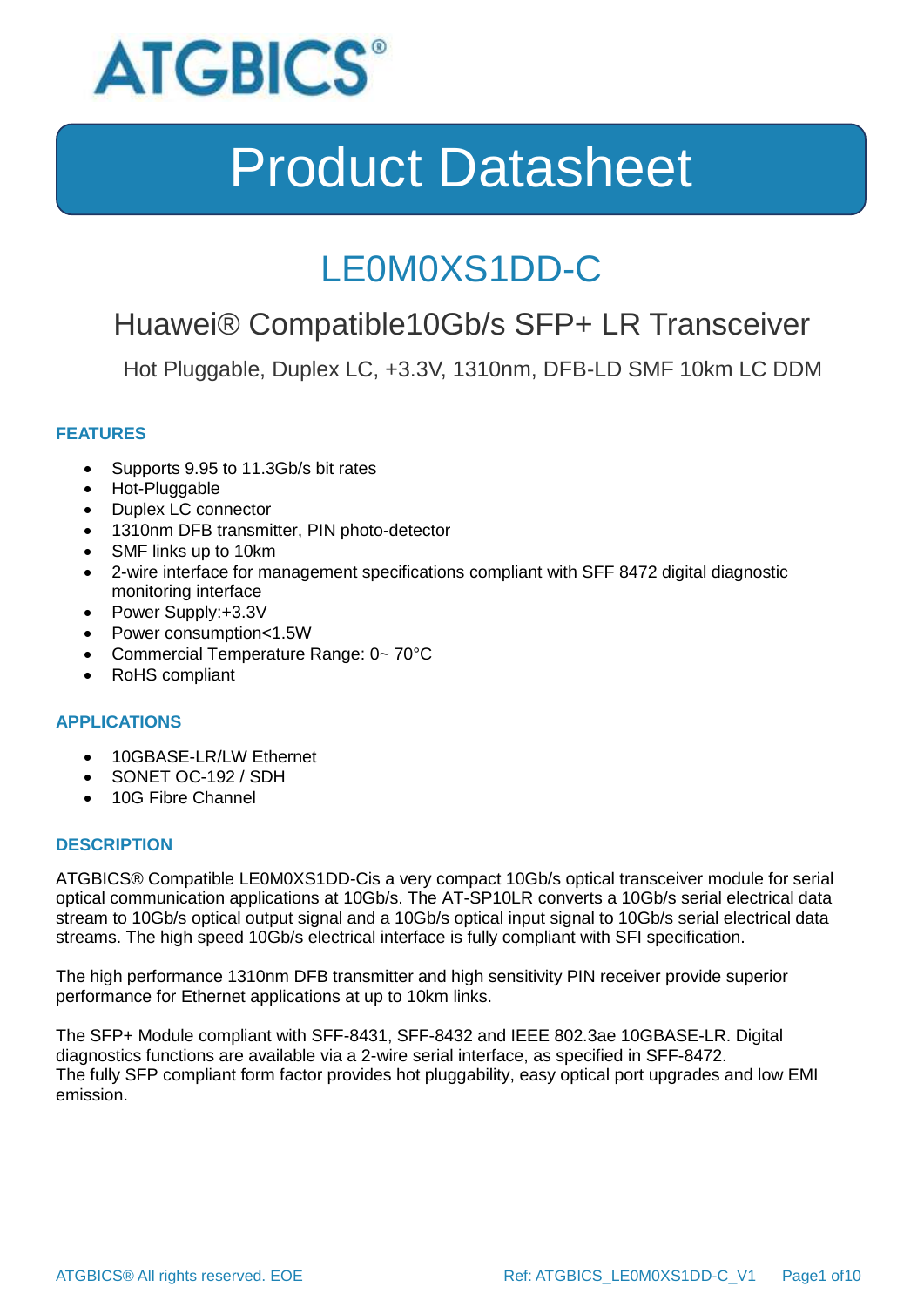

#### **Absolute Maximum Ratings**

| <b>Parameter</b>                  | <b>Symbol</b>           | Min.   | <b>Typical</b> | Max.  | <b>Unit</b> |
|-----------------------------------|-------------------------|--------|----------------|-------|-------------|
| <b>Storage Temperature</b>        | $\mathsf{T}_\mathsf{S}$ | $-40$  |                | $+85$ | °C          |
| <b>Case Operating Temperature</b> | l <sub>A</sub>          | 0      |                | 70    | °C          |
| <b>Maximum Supply Voltage</b>     | Vcc                     | $-0.5$ |                | 4     |             |
| <b>Relative Humidity</b>          | RH                      | 0      |                | 85    | %           |

### **Electrical Characteristics (T<sub>OP</sub> = 0 to 70 °C, VCC = 3.135 to 3.465 Volts)**

| <b>Parameter</b>                                                                     | <b>Symbol</b>          | Min.           | <b>Typical</b> | Max.             | <b>Unit</b> | <b>Notes</b>   |
|--------------------------------------------------------------------------------------|------------------------|----------------|----------------|------------------|-------------|----------------|
| <b>Supply Voltage</b>                                                                | <b>Vcc</b>             | 3.13<br>5      |                | 3.46<br>5        | V           |                |
| <b>Supply Current</b>                                                                | <b>Icc</b>             |                |                | 430              | mA          |                |
| <b>Power Consumption</b>                                                             | P                      |                |                | 1.5              | W           |                |
| <b>Transmitter Section:</b>                                                          |                        |                |                |                  |             |                |
| Input differential impedance                                                         | $R_{in}$               |                | 100            |                  | Ω           | $\mathbf{1}$   |
| <b>Tx Input Single Ended DC Voltage</b><br><b>Tolerance (Ref VeeT)</b>               | $\vee$                 | $-0.3$         |                | 4                | V           |                |
| Differential input voltage swing                                                     | Vin, pp                | 180            |                | 700              | mV          | $\overline{2}$ |
| <b>Transmit Disable Voltage</b>                                                      | $V_D$                  | $\overline{2}$ |                | <b>Vcc</b>       | $\vee$      | 3              |
| <b>Transmit Enable Voltage</b>                                                       | $V_{EN}$               | Vee            |                | $Vee+$<br>0.8    | $\vee$      |                |
| <b>Receiver Section:</b>                                                             |                        |                |                |                  |             |                |
| <b>Ended</b><br><b>Single</b><br><b>Output</b><br><b>Voltage</b><br><b>Tolerance</b> | $\vee$                 | $-0.3$         |                | $\overline{4}$   | $\vee$      |                |
| <b>Rx Output Diff Voltage</b>                                                        | Vo                     | 300            |                | 850              | mV          |                |
| <b>Rx Output Rise and Fall Time</b>                                                  | Tr/Tf                  | 30             |                |                  | ps          | $\overline{4}$ |
| <b>LOS Fault</b>                                                                     | V <sub>LOS fault</sub> | $\overline{2}$ |                | $Vcc_{H}$<br>OST | V           | 5              |
| <b>LOS Normal</b>                                                                    | V <sub>LOS</sub> norm  | Vee            |                | Vee+<br>0.8      | $\vee$      | 5              |

Notes:

- 1. Connected directly to TX data input pins. AC coupling from pins into laser driver IC.
- 2. Per SFF-8431 Rev 3.0
- 3. Into 100 ohms differential termination.
- 4. 20%~80%
- 5. LOS is an open collector output. Should be pulled up with 4.7k 10kΩ on the host board. Normal operation is logic 0; loss of signal is logic 1. Maximum pull-up voltage is 5.5V.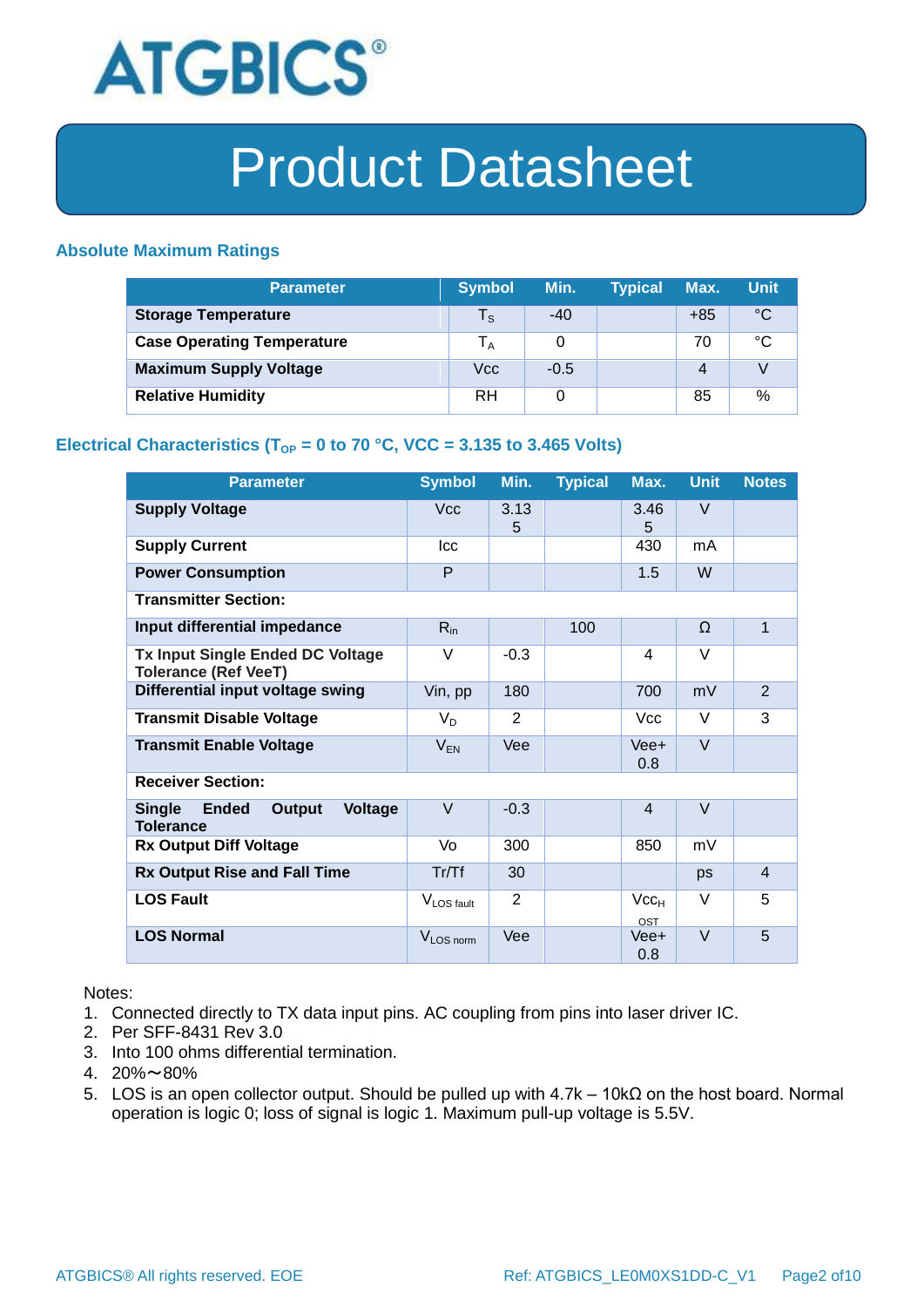

### Optical Parameters ( $T_{OP}$  = 0 to 70°C, VCC = 3.135 to 3.465 Volts)

| <b>Parameter</b>                                            | <b>Symbol</b>       | Min.   | <b>Typical</b> | Max.         | <b>Unit</b>     | <b>Notes</b>   |
|-------------------------------------------------------------|---------------------|--------|----------------|--------------|-----------------|----------------|
| <b>Transmitter Section:</b>                                 |                     |        |                |              |                 |                |
| <b>Center Wavelength</b>                                    | λt                  | 1290   | 1310           | 1330         | nm              |                |
| spectral width                                              | $\triangle \lambda$ |        |                | $\mathbf{1}$ | nm              |                |
| <b>Average Optical Power</b>                                | Pavg                | $-8.2$ |                | 0.5          | dBm             | 1              |
| <b>Optical Power OMA</b>                                    | Poma                | $-5.2$ |                |              | dB <sub>m</sub> |                |
| <b>Laser Off Power</b>                                      | Poff                |        |                | $-30$        | dB <sub>m</sub> |                |
| <b>Extinction Ratio</b>                                     | ER.                 | 3.5    |                |              | d <sub>B</sub>  |                |
| <b>Transmitter</b><br><b>Dispersion</b><br><b>Penalty</b>   | TDP                 |        |                | 3.2          | dВ              | 2              |
| <b>Relative Intensity Noise</b>                             | <b>Rin</b>          |        |                | $-128$       | dB/Hz           | 3              |
| <b>Optical</b><br>Return<br><b>Loss</b><br><b>Tolerance</b> |                     | 20     |                |              | dВ              |                |
| <b>Receiver Section:</b>                                    |                     |        |                |              |                 |                |
| <b>Center Wavelength</b>                                    | λr                  | 1260   |                | 1355         | nm              |                |
| <b>Receiver Sensitivity</b>                                 | Sen                 |        |                | $-14.5$      | d <sub>Bm</sub> | $\overline{4}$ |
| <b>Stressed Sensitivity (OMA)</b>                           | $Sen_{ST}$          |        |                | $-10.3$      | dBm             | 4              |
| <b>Los Assert</b>                                           | LOS <sub>A</sub>    | $-25$  |                |              | d <sub>Bm</sub> |                |
| <b>Los Dessert</b>                                          | LOS <sub>D</sub>    |        |                | $-15$        | dBm             |                |
| <b>Los Hysteresis</b>                                       | LOS <sub>H</sub>    | 0.5    |                |              | d <sub>B</sub>  |                |
| Overload                                                    | Sat                 | 0      |                |              | dB <sub>m</sub> | 5              |
| <b>Receiver Reflectance</b>                                 | <b>Rrx</b>          |        |                | $-12$        | dB              |                |

Notes:

- 1. Average power figures are informative only, per IEEE802.3ae.
- 2. TWDP figure requires the host board to be SFF-8431compliant. TWDP is calculated using the Matlab code provided in clause 68.6.6.2 of IEEE802.3ae.
- 3. 12dB reflection.
- 4. Conditions of stressed receiver tests per IEEE802.3ae. CSRS testing requires the host board to be SFF-8431 compliant.
- 5. Receiver overload specified in OMA and under the worst comprehensive stressed condition.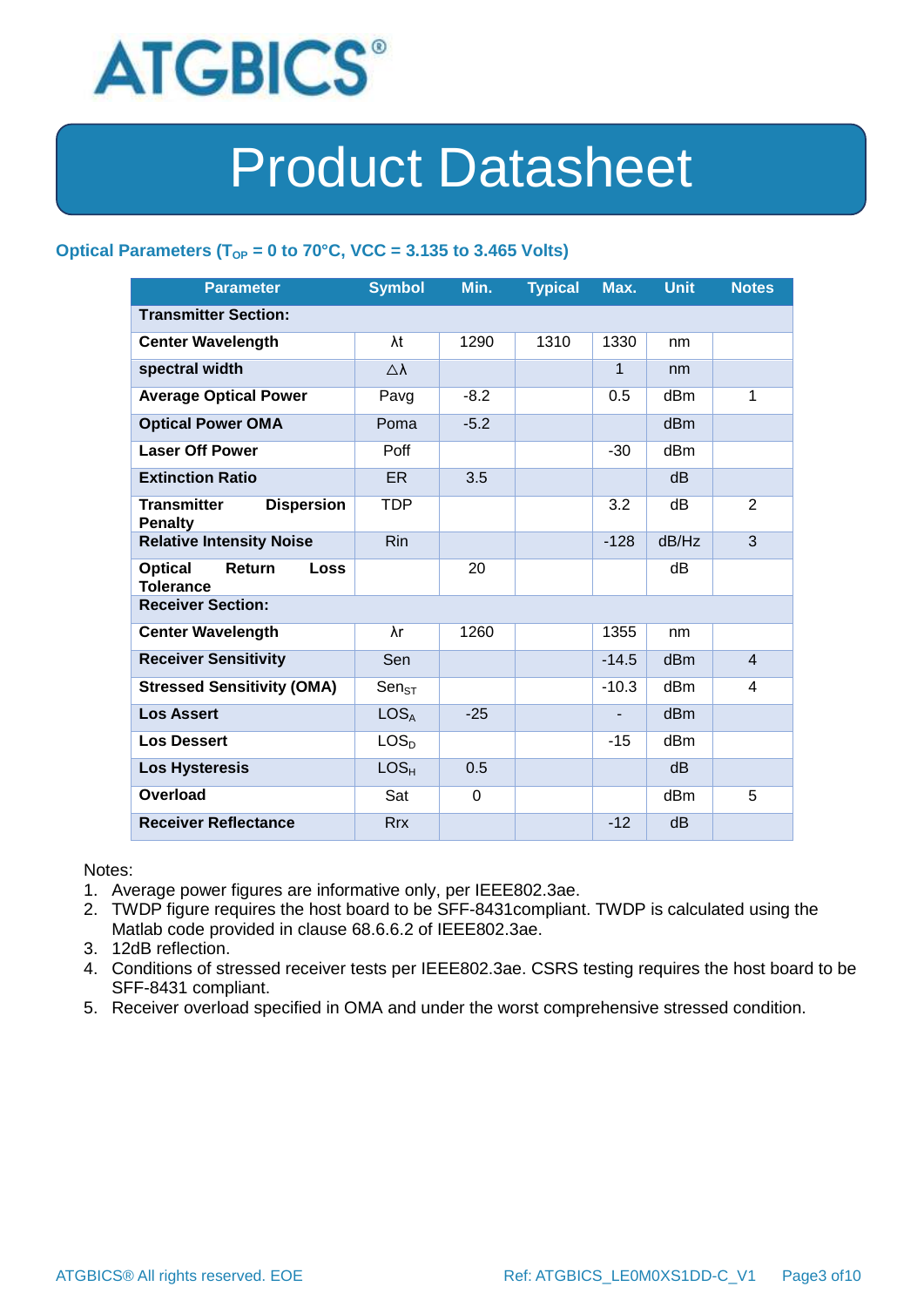

#### **Timing Characteristics**

| <b>Parameter</b>                                       | <b>Symbol</b>      | Min. | <b>Typical</b> | Max. | <b>Unit</b> |
|--------------------------------------------------------|--------------------|------|----------------|------|-------------|
| <b>TX Disable Assert Time</b>                          | t off              |      |                | 10   | <b>US</b>   |
| <b>TX Disable Negate Time</b>                          | t on               |      |                | 1    | ms          |
| Time to Initialize Include Reset of<br><b>TX FAULT</b> | t int              |      |                | 300  | ms          |
| <b>TX FAULT from Fault to Assertion</b>                | t fault            |      |                | 100  | <b>us</b>   |
| <b>TX Disable Time to Start Reset</b>                  | t reset            | 10   |                |      | <b>us</b>   |
| <b>Receiver Loss of Signal Assert Time</b>             | $T_A, RX_L$<br>S   |      |                | 100  | <b>us</b>   |
| <b>Receiver Loss of Signal Deassert Time</b>           | $T_d$ , RX_LOS     |      |                | 100  | <b>us</b>   |
| <b>Rate-Select Chage Time</b>                          | t ratesel          |      |                | 10   | <b>us</b>   |
| <b>Serial ID Clock Time</b>                            | t serial-<br>clock |      |                | 100  | kHz         |

### **Pin Assignment**

Diagram of Host Board Connector Block Pin Numbers and Name

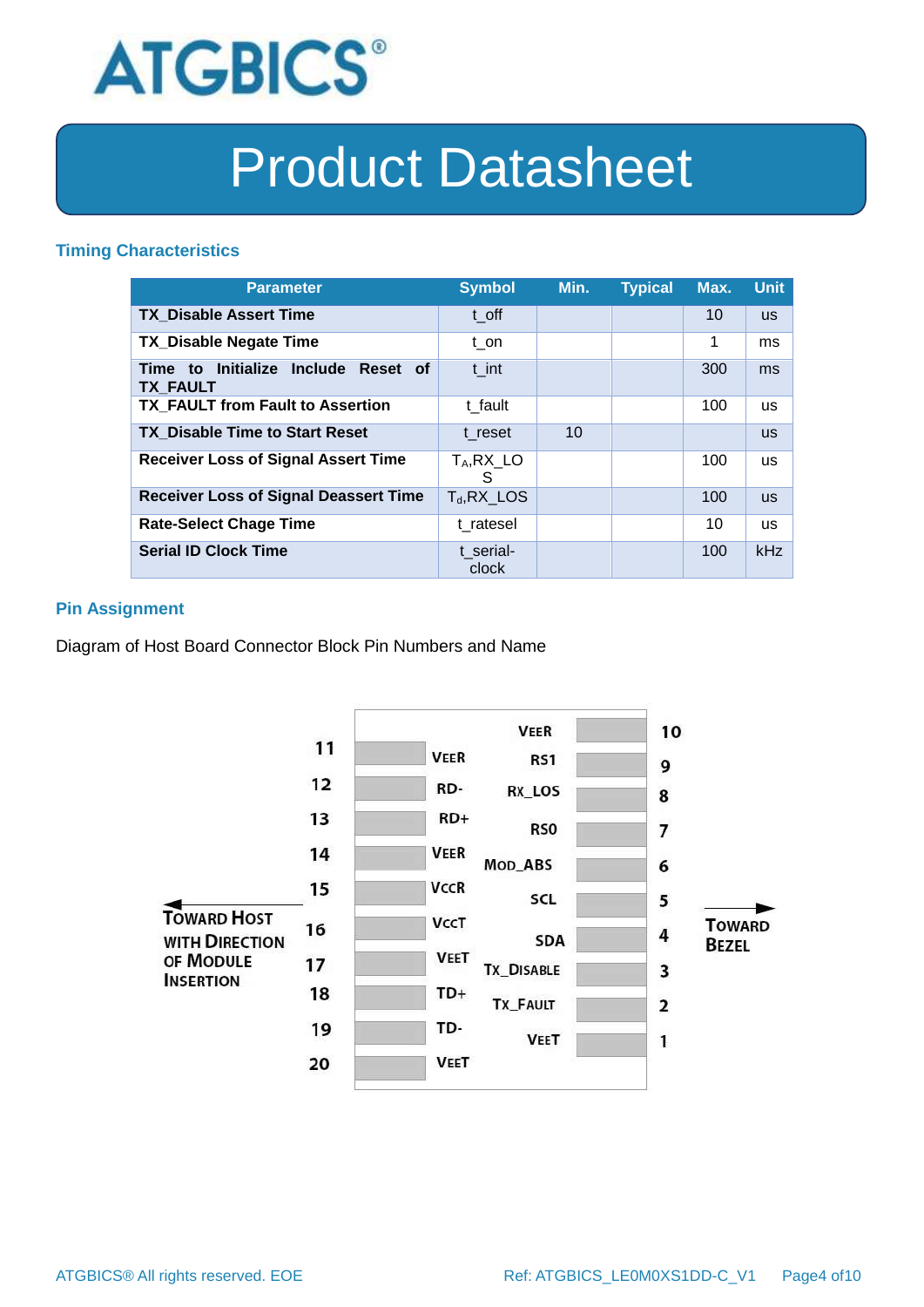

### **Pin Function Definitions**

| PIN<br><b>No</b> | <b>Name</b>       | <b>Function</b>                                                                                                                               | <b>Notes</b>   |
|------------------|-------------------|-----------------------------------------------------------------------------------------------------------------------------------------------|----------------|
| 1                | VeeT              | Module transmitter ground                                                                                                                     | 1              |
| $\mathbf{2}$     | <b>Tx Fault</b>   | Module transmitter fault                                                                                                                      | $\overline{2}$ |
| 3                | <b>Tx Disable</b> | Transmitter Disable; Turns off transmitter laser output                                                                                       | 3              |
| 4                | <b>SDL</b>        | 2 wire serial interface data input/output (SDA)                                                                                               |                |
| 5                | <b>SCL</b>        | 2 wire serial interface clock input (SCL)                                                                                                     |                |
| 6                | MOD-ABS           | Module Absent, connect to VeeR or VeeT in the module                                                                                          | $\overline{2}$ |
| $\overline{7}$   | RSO               | Rate select0, optionally control SFP+ receiver. When high,<br>input data rate >4.5Gb/ s; when low, input data rate<br>$\epsilon$ =4.5Gb/s     |                |
| 8                | LOS               | Receiver Loss of Signal Indication                                                                                                            | 4              |
| 9                | RS <sub>1</sub>   | Rate select0, optionally control SFP+ transmitter. When<br>high, input data rate >4.5Gb/s; when low, input data rate<br>$\epsilon = 4.5$ Gb/s |                |
| 10               | VeeR              | Module receiver ground                                                                                                                        | 1              |
| 11               | <b>VeeR</b>       | Module receiver ground                                                                                                                        | 1              |
| 12               | RD-               | Receiver inverted data out put                                                                                                                |                |
| 13               | $RD+$             | Receiver non-inverted data out put                                                                                                            |                |
| 14               | VeeR              | Module receiver ground                                                                                                                        | 1              |
| 15               | <b>VccR</b>       | Module receiver 3.3V supply                                                                                                                   |                |
| 16               | VccT              | Module transmitter 3.3V supply                                                                                                                |                |
| 17               | VeeT              | Module transmitter ground                                                                                                                     | $\mathbf{1}$   |
| 18               | $TD+$             | Transmitter inverted data out put                                                                                                             |                |
| 19               | TD-               | Transmitter non-inverted data out put                                                                                                         |                |
| 20               | VeeT              | Module transmitter ground                                                                                                                     | 1              |

Notes:

- 1. The module ground pins shall be isolated from the module case.
- 2. This pin is an open collector/drain output pin and shall be pulled up with 4.7K-10Kohms to Host\_Vcc on the host board.
- 3. This pin shall be pulled up with 4.7K-10Kohms to VccT in the module.
- 4. This pin is an open collector/drain output pin and shall be pulled up with 4.7K-10Kohms to Host\_Vcc on the host board.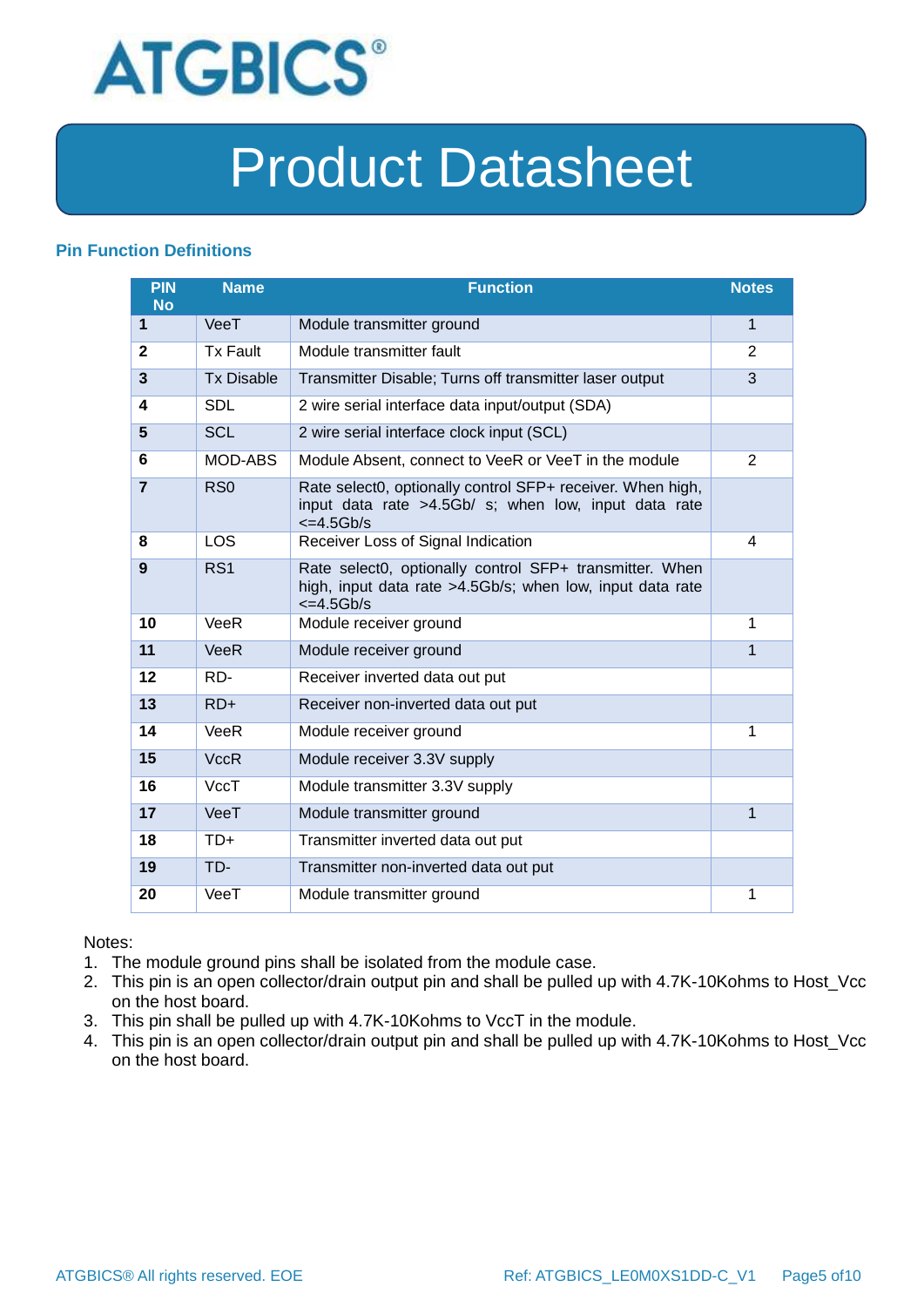

#### **SFP Module EEPROM Information and Management**

The SFP modules implement the 2-wire serial communication protocol as defined in the SFP -8472. The serial ID information of the SFP modules and Digital Diagnostic Monitor parameters can be accessed through the  $I^2C$  interface at address A0h and A2h. The memory is mapped in Table 1. Detailed ID information (A0h) is listed in Table 2. And the DDM specification at address A2h. For more details of the memory map and byte definitions, please refer to the SFF-8472, "Digital Diagnostic Monitoring Interface for Optical Transceivers". The DDM parameters have been internally calibrated.

#### Table 1- Digital Diagnostic Memory Map (Specific Data Field Descriptions)

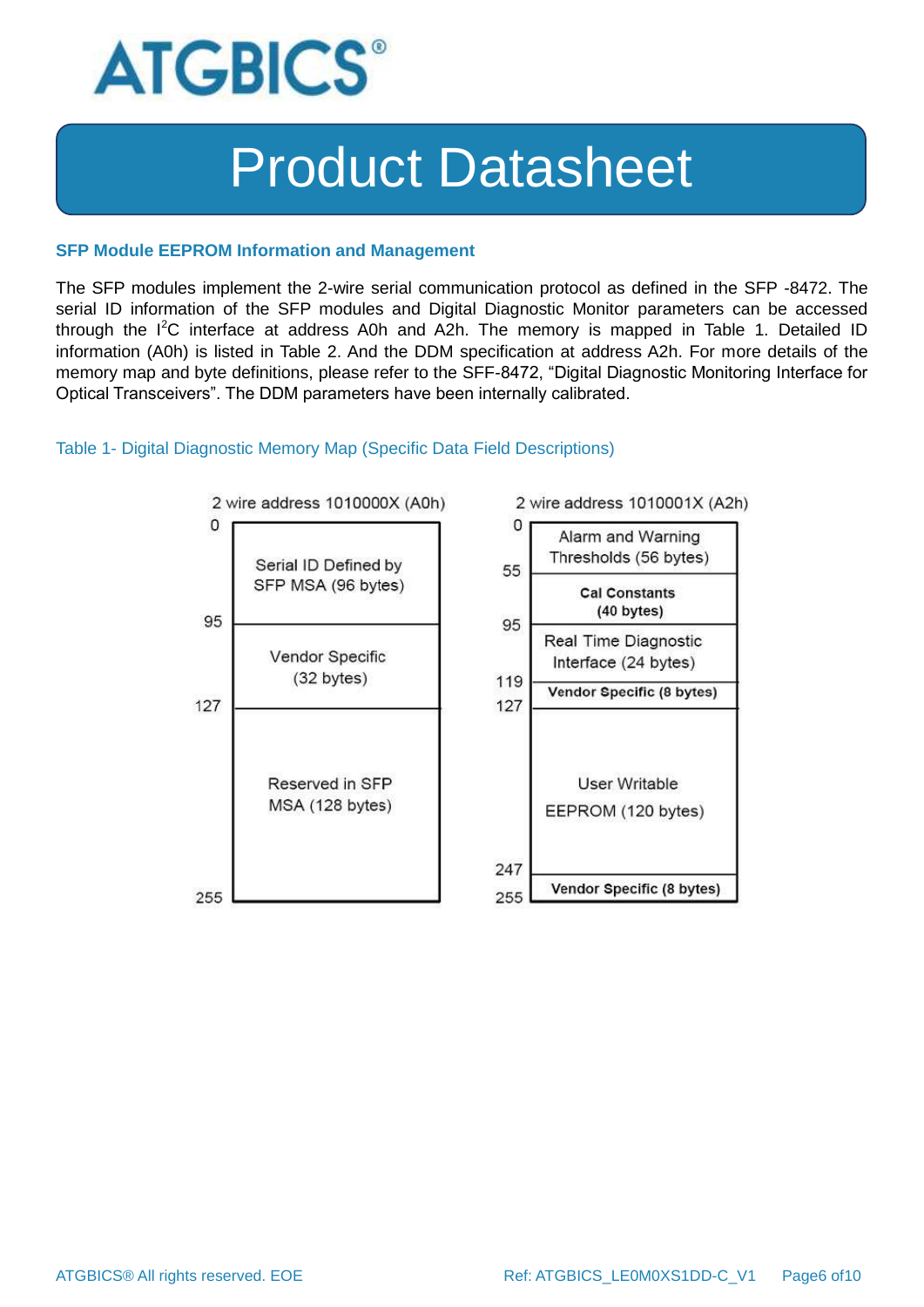

### Table 2 - EEPROM Serial ID Memory Contents (A0h)

| <b>Data</b><br><b>Address</b> | Length<br>(Byte)                 | <b>Name of</b><br>Length | <b>Description and Contents</b>                                                                                                      |
|-------------------------------|----------------------------------|--------------------------|--------------------------------------------------------------------------------------------------------------------------------------|
| <b>Base ID Fields</b>         |                                  |                          |                                                                                                                                      |
| 0                             | 1                                | Identifier               | Type of Serial transceiver (03h=SFP)                                                                                                 |
| $\mathbf{1}$                  | $\mathbf{1}$                     | Reserved                 | Extended identifier of type serial transceiver<br>(04h)                                                                              |
| $\mathbf{2}$                  | $\mathbf{1}$                     | Connector                | Code of optical connector type (07=LC)                                                                                               |
| $3 - 10$                      | 8                                | Transceiver              | 10G Base-LR                                                                                                                          |
| 11                            | 1                                | Encoding                 | 64B/66B                                                                                                                              |
| 12                            | $\mathbf{1}$                     | BR, Nominal              | Nominal baud rate, unit of 100Mbps                                                                                                   |
| $13 - 14$                     | 2                                | Reserved                 | (0000h)                                                                                                                              |
| 15                            | $\mathbf{1}$                     | Length(9um)              | Link length supported for 9/125um fiber, units of<br>100m                                                                            |
| 16                            | $\mathbf{1}$                     | Length(50um)             | Link length supported for 50/125um fiber, units<br>of 10m                                                                            |
| 17                            | $\mathbf{1}$                     | Length(62.5um)           | Link length supported for 62.5/125um fiber, units<br>of 10m                                                                          |
| 18                            | $\mathbf{1}$                     | Length(Copper)           | Link length supported for copper, units of meters                                                                                    |
| 19                            | $\mathbf{1}$                     | Reserved                 |                                                                                                                                      |
| 20-35                         | 16                               | <b>Vendor Name</b>       | SFP vendor name: ATGBICS                                                                                                             |
| 36                            | $\mathbf{1}$                     | Reserved                 |                                                                                                                                      |
| 37-39                         | 3                                | Vendor OUI               | SFP transceiver vendor OUI ID                                                                                                        |
| 40-55                         | 16                               | Vendor PN                | Part Number: "LE0M0XS1DD-C" (ASCII)                                                                                                  |
| 56-59                         | 4                                | Vendor rev               | Revision level for part number                                                                                                       |
| 60-62                         | 3                                | Reserved                 |                                                                                                                                      |
| 63                            | $\mathbf{1}$                     | <b>CCID</b>              | Least significant byte of sum of data in address<br>$0 - 62$                                                                         |
| <b>Extended ID Fields</b>     |                                  |                          |                                                                                                                                      |
| 64-65                         | $\overline{2}$                   | Option                   | which<br>Indicates<br>optical<br><b>SFP</b><br>signals<br>are<br>implemented<br>(001Ah = LOS, TX_FAULT, TX_DISABLE all<br>supported) |
| 66                            | $\mathbf{1}$                     | BR, max                  | Upper bit rate margin, units of %                                                                                                    |
| 67                            | 1                                | BR, min                  | Lower bit rate margin, units of %                                                                                                    |
| 68-83                         | 16                               | Vendor SN                | Serial number (ASCII)                                                                                                                |
| 84-91                         | 8                                | Date code                | OEM's Manufacturing date code                                                                                                        |
| 92-94                         | 3                                | Reserved                 |                                                                                                                                      |
| 95                            | 1                                | <b>CCEX</b>              | Check<br>for<br>the<br>extended<br>Fields<br>code<br>ID<br>(addresses 64 to 94)                                                      |
|                               | <b>Vendor Specific ID Fields</b> |                          |                                                                                                                                      |
| 96-127                        | 32                               | Readable                 | OEM specific date, read only                                                                                                         |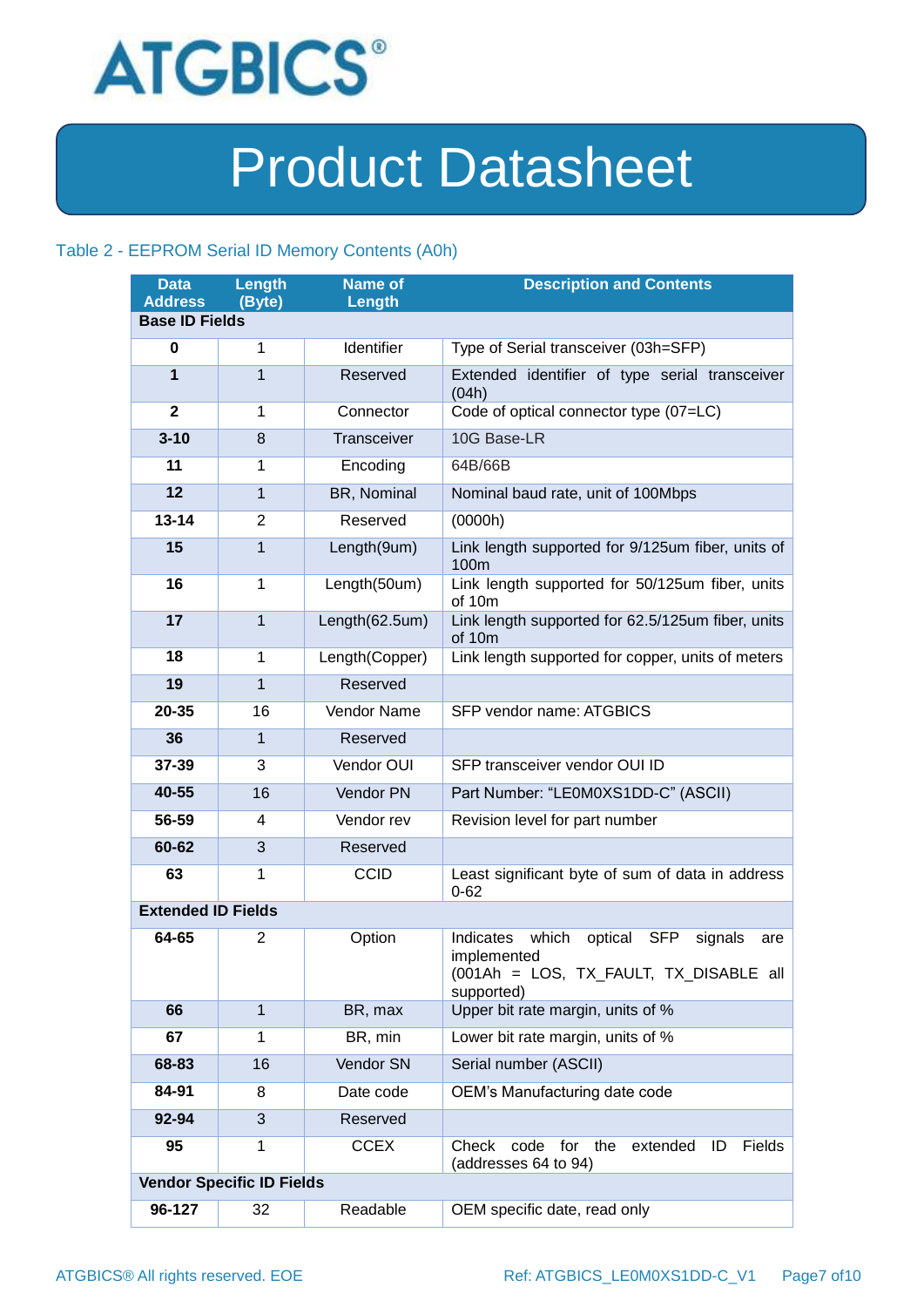

| $128 - 255$ | 128 | Reserved | Reserved for SFF-8079 |
|-------------|-----|----------|-----------------------|

### **Digital Diagnostic Monitor Characteristics**

| <b>Data</b><br><b>Address</b> | Parameter                               | <b>Accuracy</b> | <b>Unit</b> |
|-------------------------------|-----------------------------------------|-----------------|-------------|
| 96-97                         | <b>Transceiver Internal Temperature</b> | ±3.0            | $^{\circ}C$ |
| 98-99                         | <b>VCC3</b> Internal Supply Voltage     | ±3.0            | $\%$        |
| 100-101                       | <b>Laser Bias Current</b>               | ±10             | $\%$        |
| 102-103                       | <b>Tx Output Power</b>                  | ±3.0            | dBm         |
| 104-105                       | <b>Rx Input Power</b>                   | ±3.0            | dBm         |

#### **Regulatory Compliance**

The AT-SP10LR complies with international Electromagnetic Compatibility (EMC) and international safety requirements and standards (see details in Table following).

| Electrostatic Discharge<br>(ESD) to the Electrical Pins                                             | MIL-STD-883E<br>Method 3015.7                                             | Class 1(>1000 V)                                        |
|-----------------------------------------------------------------------------------------------------|---------------------------------------------------------------------------|---------------------------------------------------------|
| <b>Electrostatic</b><br><b>Discharge</b><br>(ESD)<br>LC<br><b>Duplex</b><br>the<br>tο<br>Receptacle | IEC 61000-4-2<br>GR-1089-CORE                                             | Compatible with standards                               |
| Electromagnetic<br>Interference (EMI)                                                               | FCC Part 15 Class B<br>EN55022 Class B (CISPR 22B)<br><b>VCCI Class B</b> | Compatible with standards                               |
| Laser Eye Safety                                                                                    | 21CFR<br>1040.10<br>FDA.<br>and<br>1040.11<br>EN60950, EN (IEC) 60825-1,2 | Compatible<br><b>Class</b><br>with<br>laser<br>product. |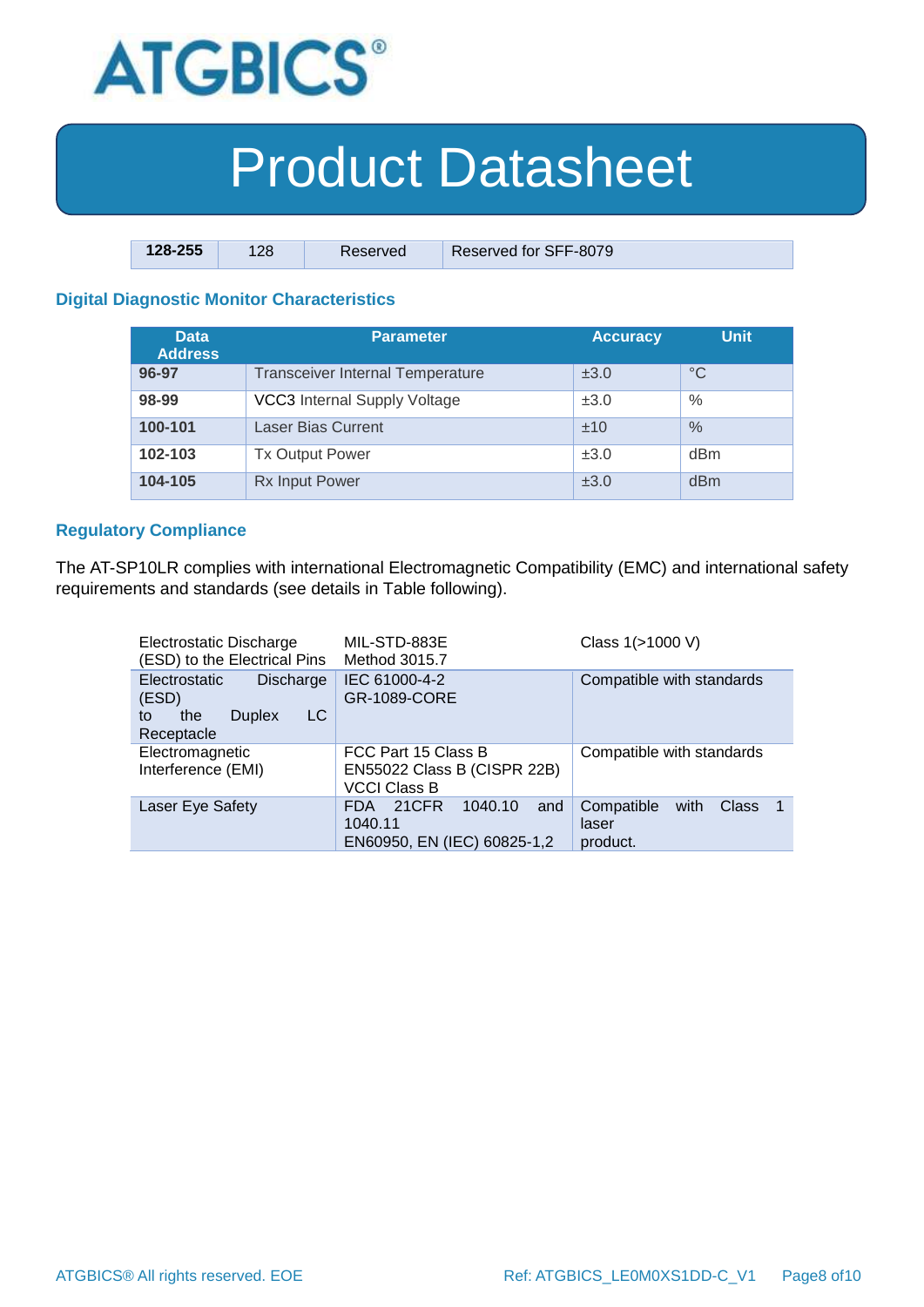

#### **Recommended Circuit**



#### **Recommended Host Board Power Supply Circuit**



#### **Recommended High-speed Interface Circuit**